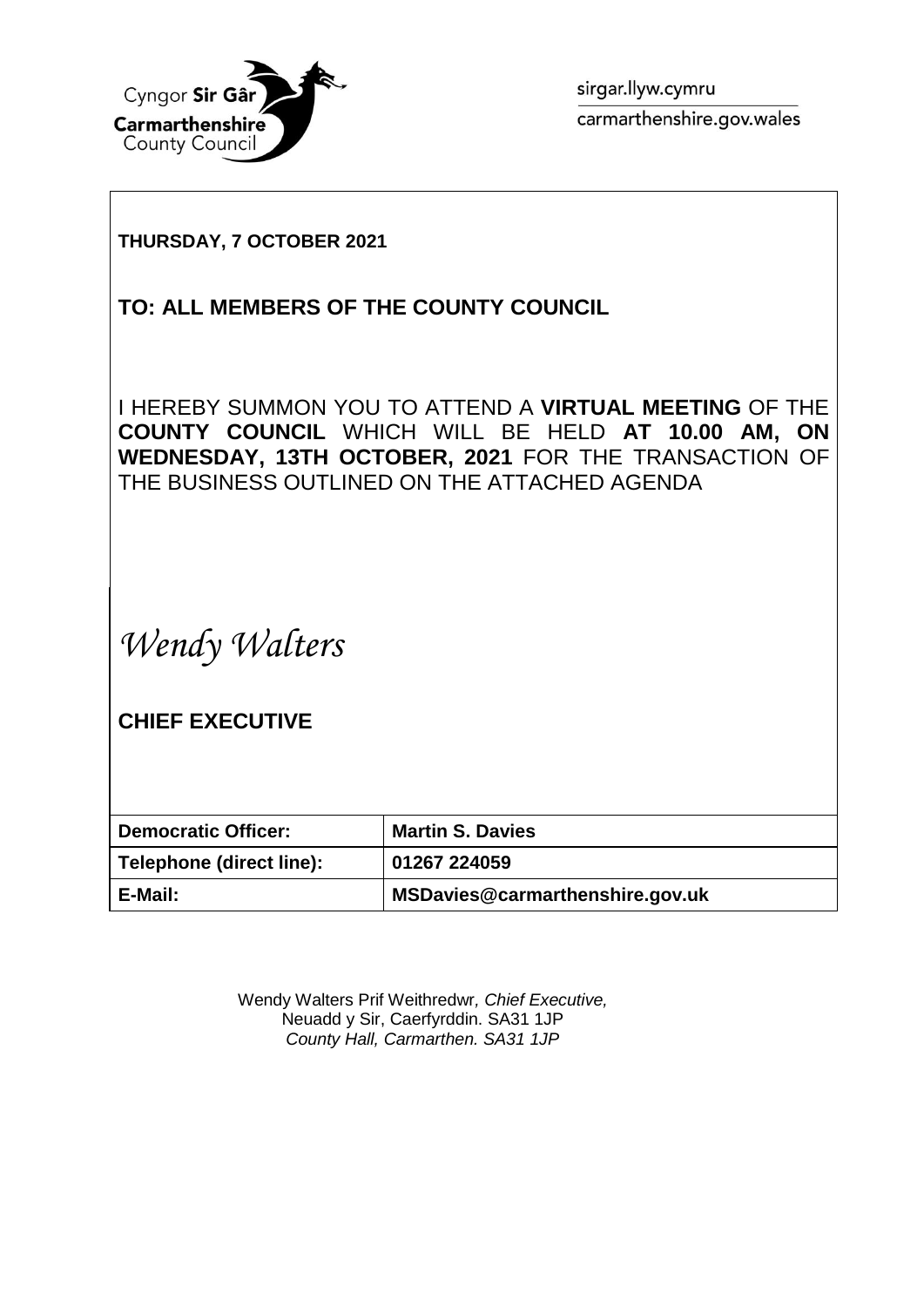# **A G E N D A**

- **1. APOLOGIES FOR ABSENCE.**
- **2. DECLARATIONS OF PERSONAL INTERESTS.**
- **3. CHAIR'S ANNOUNCEMENTS.**

| 4. | TO APPROVE AND SIGN AS A CORRECT RECORD THE<br>MINUTES OF THE COUNCIL MEETING HELD ON THE 15TH<br><b>SEPTEMBER, 2021</b> | $5 - 14$ |
|----|--------------------------------------------------------------------------------------------------------------------------|----------|
| 5. | APPOINTMENT OF NEW CO-OPTED MEMBERS OF STANDARDS<br><b>COMMITTEE</b>                                                     | 15 - 18  |

- **6. RECRUITMENT TO THE POST OF DIRECTOR OF ENVIRONMENT** 19 52 **(INTERIM)**
- **7. TO CONSIDER THE RECOMMENDATIONS OF THE CABINET IN RESPECT OF THE FOLLOWING ITEMS:-**
	- **7 .1 ANNUAL TREASURY MANAGEMENT AND PRUDENTIAL** 53 70 **INDICATOR REPORT 2020-2021**
	- **7 .2 CARMARTHENSHIRE COUNTY COUNCIL'S ANNUAL** 71 160 **REPORT FOR 2020/21**
- **8. TO RECEIVE THE REPORT OF THE MEETING OF THE CABINET HELD ON THE**

**8 .2 27TH SEPTEMBER 2021** 169 - 174

#### **9. TO CONSIDER THE FOLLOWING NOTICES OF MOTION:-**

#### **9 .1 NOTICE OF MOTION SUBMITTED BY COUNCILLOR JOHN JAMES**

"This Council adopts the policy that all new developments, including house and street names, are delivered through the medium of the Welsh Language.

This adopted policy would align with the Well-being of Future Generations (Wales) Act 2015 Objective to have "A Wales of Vibrant Culture and Thriving Welsh Language) and will introduce more residents of Carmarthenshire to the Welsh Language and its usage."

#### **10. PUBLIC QUESTIONS (NONE RECEIVED).**

#### **11. QUESTIONS BY MEMBERS (NONE RECIEVED)**

#### **12. MINUTES FOR INFORMATION (AVAILABLE TO VIEW ON THE WEBSITE)**

### **12 .1 PLANNING COMMITTEE -16TH SEPTEMBER, 2021**